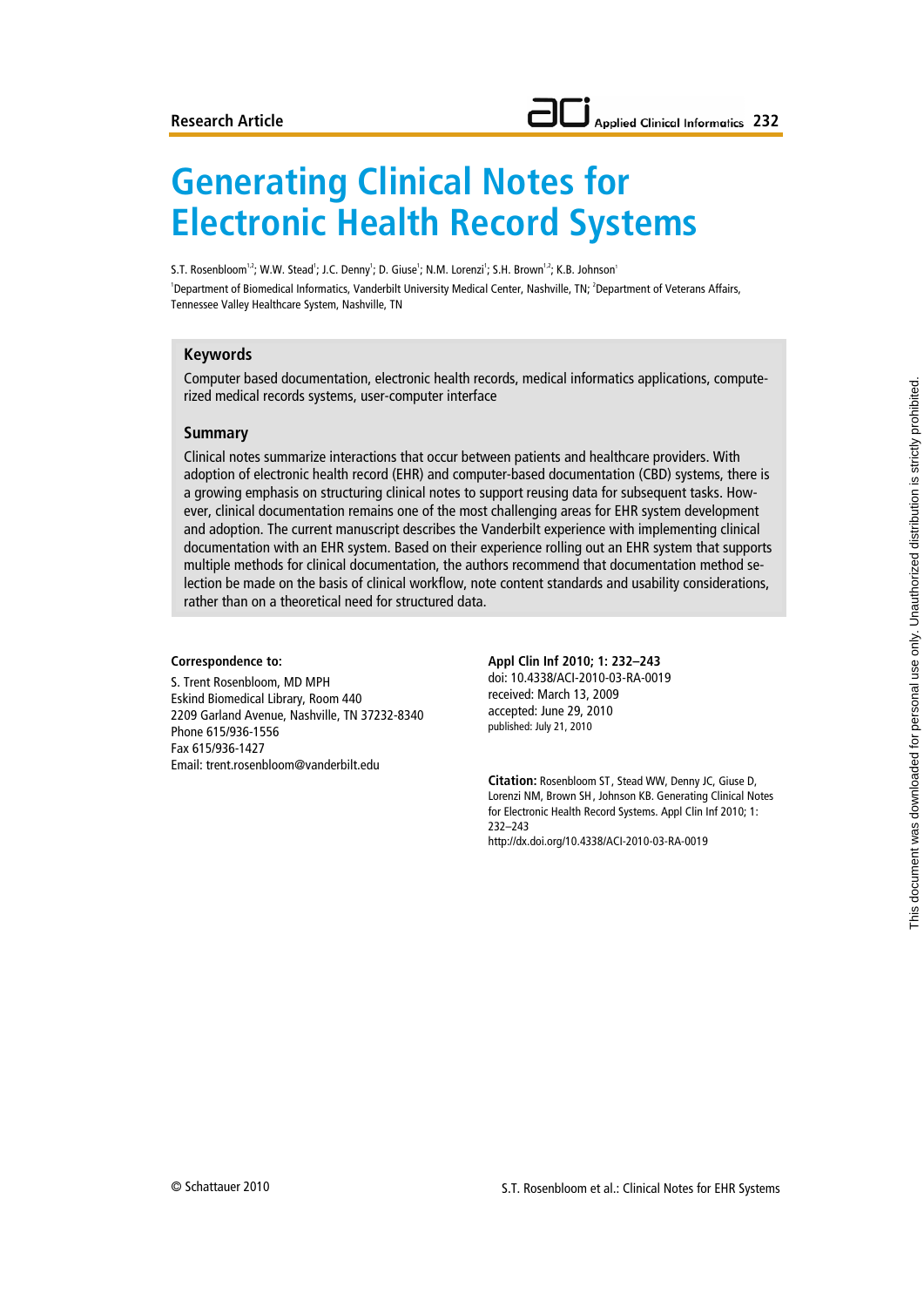# **1. Background**

Healthcare providers documenting patient care delivery can use any of a spectrum of different documentation methods, including handwriting on paper, dictating note contents into a recording device from which they can later be transcribed and using any of various computer-based documentation (CBD) systems [1]. Creating clinical notes, herein called *clinical documentation*, consists of a process in which healthcare providers record the observations, impressions, plans and other activities arising from episodes of patient care, and generally occurs with each interaction between patients and the healthcare system. The notes that result from clinical documentation are generally intended to produce an objective record of a patient's history, physical findings, medical reasoning, and patient care [2-4]; to recount the care and procedures that individual patients receive in case of potential future arbitration [5]; to justify the level of reimbursement for given services; to determine the quality of care provided to patients [6-10]; to provide clinical data for research; to apply computerized decision support algorithms [11, 12]; and, to allow data mining for real time process improvement and quality monitoring [13-18]. Because EHR system adoption relates in part to how well such systems support clinical documentation [19-23], healthcare providers must consider how their documentation needs align with the capabilities of an electronic health record (EHR) system.

While healthcare providers value flexibility and workflow efficiency [24], many clinical documentation systems described in the biomedical literature place higher value on structuring the data entry to support subsequent machine readability. Structured entry systems generally emphasize compliance with data formatting and content requirements [1, 25, 26], help healthcare providers be thorough [25, 27, 28] and generate categorical data that can be reused for other needs (e.g., research, automatic coding or billing of clinical encounters). Many structured entry systems have been developed [1, 18, 25, 29-47]. However, structured entry systems typically have not enjoyed long-term or widespread adoption [26, 48]. McDonald [26] and Ash [49] have demonstrated that structured entry adoption may be hampered by user interface complexity, inflexibility for documenting unforeseen findings, lack of integration with other clinical applications, and deficiencies in the underlying data model.

The authors' institution approached the challenge of incorporating clinical documentation into the local EHR system with the belief that healthcare providers should be able to choose from a broad palette of documentation methods, based on clinical workflow, document content standards and usability considerations. Three major goals for integrating clinical documentation in this way were:

- 1. that it would allow a variety of documentation methods to contribute notes to the EHR system,
- 2. that all healthcare providers could view any clinical note in the EHR system, regardless of the documentation system they use in their own practice, and,
- 3. that adoption of a specific documentation method would not become a barrier to the completeness of data within the EHR system.

Supported documentation methods include handwritten or other paper notes scanned into a digital format, transcribed dictated notes and notes entered directly into any of several CBD systems.

# **2. Objectives**

This manuscript presents a case study outlining the authors' experiences integrating clinical notes generated using various clinical documentation methods into their local EHR system, and discusses the lessons learned. The authors' perspectives have additionally been formulated through their collective experiences developing and evaluating clinical note capture tools over a span of more than thirty years, including recent efforts to integrate and evaluate clinical documentation systems in various healthcare settings [1, 25, 32-34, 45, 50-53].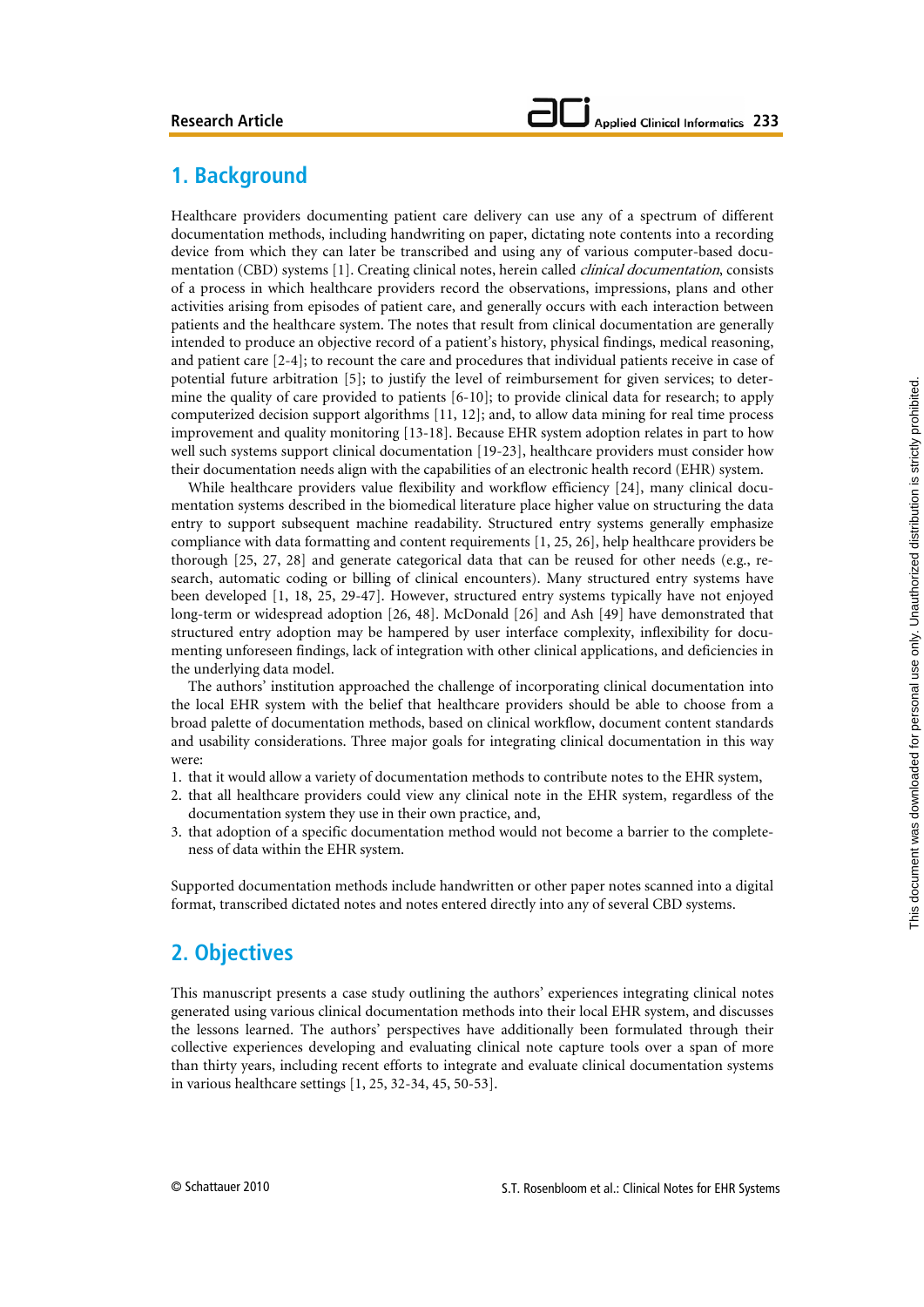# **3. Case Study**

In 2000, the Vanderbilt University Medical Center (VUMC) initiated a program to expand its existing EHR system with the goal of incorporating any clinical document into the patient chart regardless of how it was created [50]. The new program was designed to build upon prior implementation of clinical provider order entry, [54] a simple template-centric CBD system [55] and a relatively more limited EHR system that provided results reviewing primarily for laboratory and radiology testing [52]. To be included in the expanded EHR system, clinical documents were required only to be formatted to contain a metadata header that included the patient medical record number, name, document type (and subtype, if appropriate), date of clinical service (and time of service, if available), and a globally unique document identifier code. Document types and subtypes referred to the function the note serves, such as "clinic note" or "discharge summary". This simple inclusion requirement allowed documents generated from any header-compliant documentation method to be used for clinical documentation into the EHR system.

A variety of clinical documentation methods became available to healthcare providers using the EHR system at the VUMC. The authors categorize these documentation methods below based on the input method they support, the degree to which the notes they produce are created using templates, and whether the notes are structured or standardized. The authors define "templates" as note outlines that have empty spaces that prompt users to enter missing information and that contain standard text. Templates have long been used in CBD systems [1, 16, 18, 25, 30, 32, 37, 44, 56- 62]. The authors define "structure" as having a predefined or conventional syntactic organization, and "standardized" as complying with a predefined semantic standard. In the current manuscript, CBD systems supporting direct input of structured and machine-readable data into notes are collectively called "structured entry" systems for the sake of simplicity. The documentation method categories supported by the VUMC EHR system include:

- 1. scanning of documents originally created on paper,
- 2. notes generated through a process of dictation and transcription,
- 3. notes typed using a relatively unstructured CBD system,
- 4. notes entered using a structured entry system without a standardized terminology, and
- 5. notes entered using a structured entry system with a standardized terminology.

 $\blacktriangleright$  Table 1 summarizes the primary documentation methods available at the VUMC.

# **Assisted Documentation Methods**

### **Document scanning**

Using tools to scan paper-based notes into digital image files, handwritten notes, drawings on paper, patient-generated documents and paper-copy records from other medical sites are all scanned into digital files and uploaded into the EHR system. Scanning also is used to incorporate external data such as faxes, medical records from referring physicians, patient logs (e.g., home blood pressure readings) and pictures into an EHR system. Once scanned, the electronic documents can be tagged with brief comments for indexing, and have standard header information about the author, note type and the date of service added electronically.

## **Dictation with Transcription**

Dictation is a multi-step documentation method in which a healthcare provider speaks the contents of a clinical note into a recording device, and a transcriptionist produces the note from listening to the recording. The transcriptionist can be a human, a specialized computer program or a combination of the two. By local institutional policy, the transcription step is followed by a third step in which the healthcare provider must review the typed note for errors and finalizes it for inclusion in the medical record within a time window that varies based on the patient's acuity and the type of note being documented.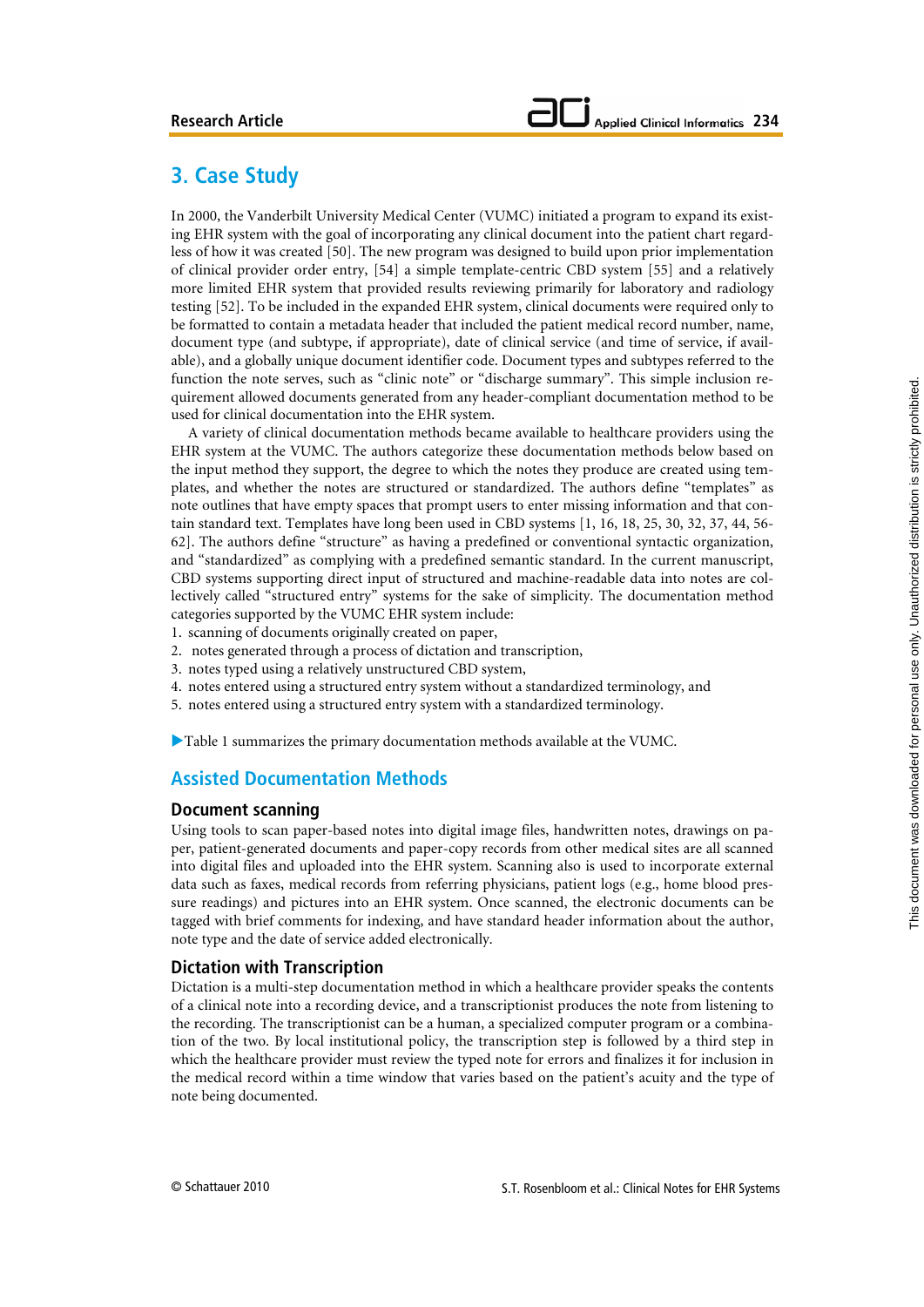# **Computer Based Documentation Methods**

Computer-based documentation is defined as any documentation method in which the healthcare provider interacts with a computer program that in turn generates notes. Numerous CBD systems exist with diverse user interfaces, functional characteristics, target audiences and track records. They can be built for general purpose or highly specialized for specific tasks, and used to document in a single step or over the course of a clinical encounter [1, 11, 18, 23, 25, 29-45]. CBD systems can have diverse workflow and user interface characteristics. For example, they can be integrated into EHR systems; they can allow users to work from templates; and they can use various input modalities, such as mouse clicks, keyboard typing or via a touch screen. As above, a specialized class of CBD systems called Structured Entry systems allow users to document clinical care by selecting or modifying categorical concepts that are typically organized into templates. Structured entry systems are typically designed to capture structured and machine-readable data directly from the healthcare provider in real time, [63] to produce data that can facilitate automated reminders and alerts while providing an infrastructure for clinical other uses (e.g., automated billing, research, quality assurance).

The following CBD systems have been implemented into the institution's clinical environment, from the least to the most structured and standardized.

## **Type New Document**

"Type New Document" is a blank text box into which clinicians may type clinic, hospital progress, procedure or consultation notes. This tool provides plain-text formatting, does not offer templates, and has no ability to reuse data or text from other parts of the EHR system. Notes can be saved as drafts to be completed at a later time. Type New Document, as its name implies, requires a high reliance on typing, but is easily accessed, learned and used.

## **Messages**

Messages can be sent electronically among healthcare providers and patients using a toolset within the EHR and patient portal systems. Such messages are typically sent serially to several healthcare providers, with each adding text appropriate to their role in the message. For example, a patient may send a message to her physician's practice requesting a referral to a dermatologist to evaluate a worrisome mole. The physician's nurse may screen the message, and add text stating that the patient is overdue for her diabetic hemoglobin A1C testing. The physician could then ask for the dermatology referral and order the overdue lab testing. The nurse would then call or send a message to the patient, and then save to the EHR system the composite note containing all the sequential entries. Each entry into the evolving message is digitally signed and time-stamped. All message notes are written in a simple text editor, without templates and require a high reliance on typing. Patients can access completed communications via a patient portal system.

#### **StarNotes**

"StarNotes" is a CBD system that uses typed text entry, and was developed at VUMC as a component of the EHR system. StarNotes was first developed in 2001 as a web version update of a prior client-based CBD system [55] that had been in use at VUMC since 1997. StarNotes permits template-driven entry of various categories of clinical notes by any healthcare team member. StarNotes includes a text editor that allows the user to mark-up and modify an existing template by typing or "pasting" text, either freehand or from categorical lists of predefined text. StarNotes enables both automated and manual importing of data elements, including patient name, gender, age, laboratory results, allergies, problem lists and medication lists, from linked EHR applications. Notes are typically template-based, and prior notes can be made to serve as a template for subsequent notes.

### **Structured Entry**

Two structured entry tools that do not map to a standardized interface terminology (i.e., "Star-Forms" and "StarFields") are available to EHR users at VUMC. Both consist of customized webbased forms and web-pages that allow users to enter data in response to templates. These tools are embedded completely within the EHR system and can accept input via a number of webform elements, including check boxes, radio buttons, lists, text fields and dynamic selection of text pre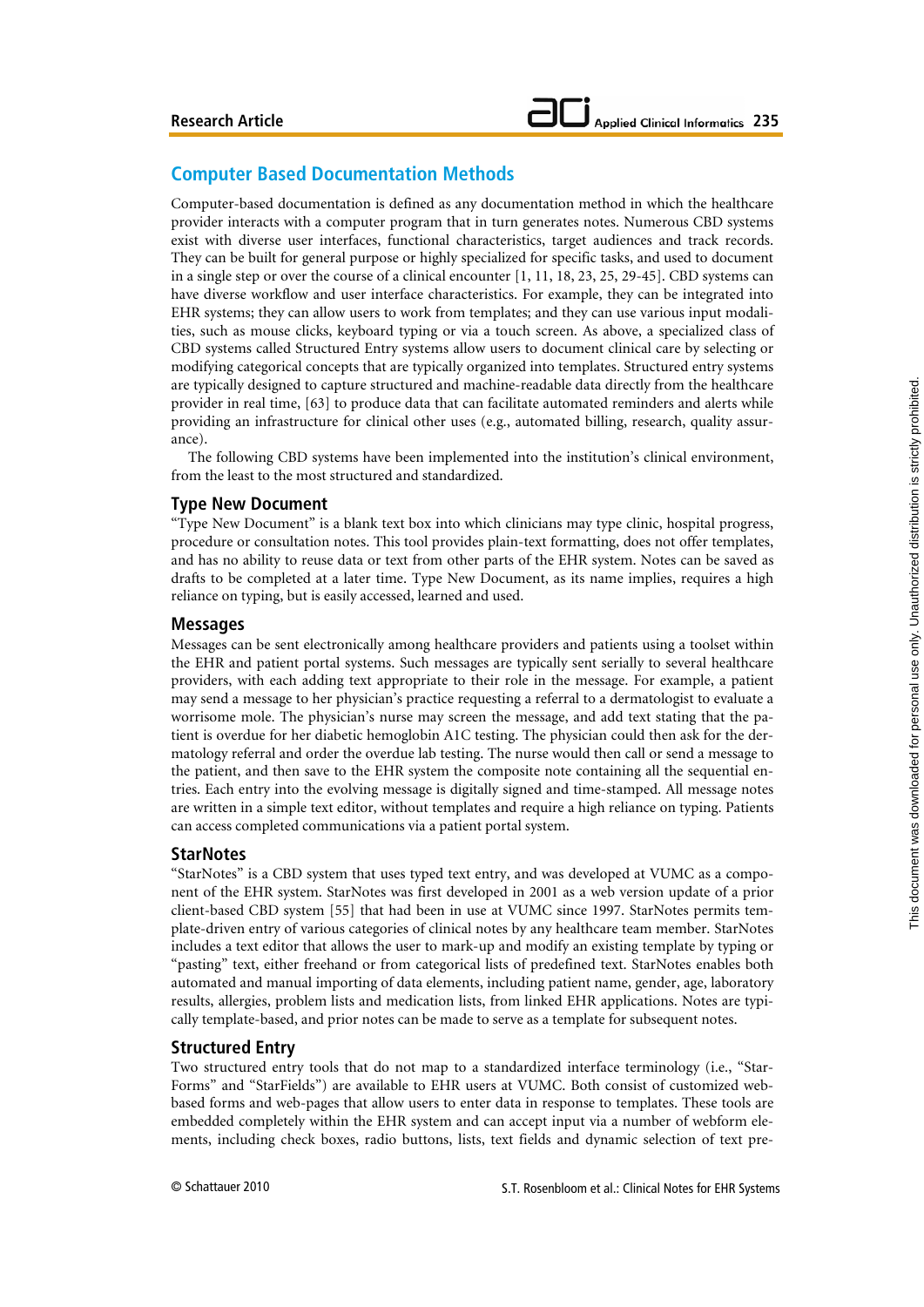sented in the user interface. A commercial nursing documentation system comprises a third structured documentation system in wide use in the inpatient setting; this system takes template-based entry into structured forms and then submits both the granular data and summary reports as portable document files (PDFs) to the EHR system. These systems are used for documenting categorical or stereotypical information, such as vital signs, nursing exams and treatments, administrative data and clinical reviews of systems. Documentation into these systems is largely mouse-based with typing required to complete the forms. Because these tools' major focus is to facilitate complete and concise documentation of categorical data, the structured data captured by these systems has generally not been aligned with or mapped to a standard reference terminology.

## **Quill**

"Quill" is a structured entry system designed to permit easy documentation of categorical information through flexible templates that are mapped to standard clinical terminologies [1]. Quill's user interface allows input primarily by using "point-and-click" entry, however typed free text and keyboard shortcuts also are permitted. Documentation in Quill involves using a specialized interface terminology based on, but evolved from, a clinical terminology developed by project members as part of the National Library of Medicine Quick Medical Reference/Internist-1 project [64, 65]. The Quill engine and interface terminology also allow documentation through web forms that resemble StarForms, above. Quill is used at VUMC in the Cardiology, Cardiac Surgery and Neurology outpatient clinics for physician and nurse documentation, and in the Emergency Department for recording encounters with the triage nurse.

# **4. Observations**

Over 65 million notes were stored in VUMC EHR system during the period 1999-2008, inclusive, with 50.1 million stored during 2004-2008. Scanned documents included notes from a diverse set of sources, and not all represented clinical notes. The top scanned note categories included clinical notes (35%, encompassing clinic notes, discharge summaries, correspondence among healthcare providers and with patients and nursing notes), then administrative documents (28%, encompassing insurance information, signed consent forms, HIPAA notification forms, release of information requests, return to work notices and requests for consultation), orders and prescriptions (19%) and results from testing (10%, encompassing laboratory test results, radiology interpretation and pathology results). Statistics for the specific documentation methods described above during the fiveyear period 2004-2008, inclusive, are reported in XTable 2, with scanned documents limited to those representing clinical notes (i.e., excluding administrative documents, orders, prescriptions, testing results).

# **5. Discussion**

Documenting clinical care challenges busy healthcare providers. Clinical documentation typically occurs in chaotic settings while healthcare providers must simultaneously balance multiple information sources and competing tasks (such as evaluating the patient, ordering tests and medications, orchestrating subsequent care, etc) [19, 48-50, 66-69]. Healthcare providers resent forces that decrease the amount of time available for patient care and for their personal needs [70, 71]. Any documentation method that interrupts the clinical workflow or is inefficient may reduce healthcare provider's willingness to use it [48]. In addition, healthcare providers value the ability for a documentation method to permit them to document efficiently in a complex workflow, to balance standardized structure with ample flexibility to document unforeseen findings, and to be expressive when documenting findings and impressions [20, 24]. Together, the importance of these attributes suggests that documentation methods should enable providers to record the correct and necessary narrative content efficiently and should fit into and support busy workflows.

The VUMC promoted methods that allowed clinical notes to be captured into the local EHR system using a wide variety of documentation generation methods. The authors believe that this suc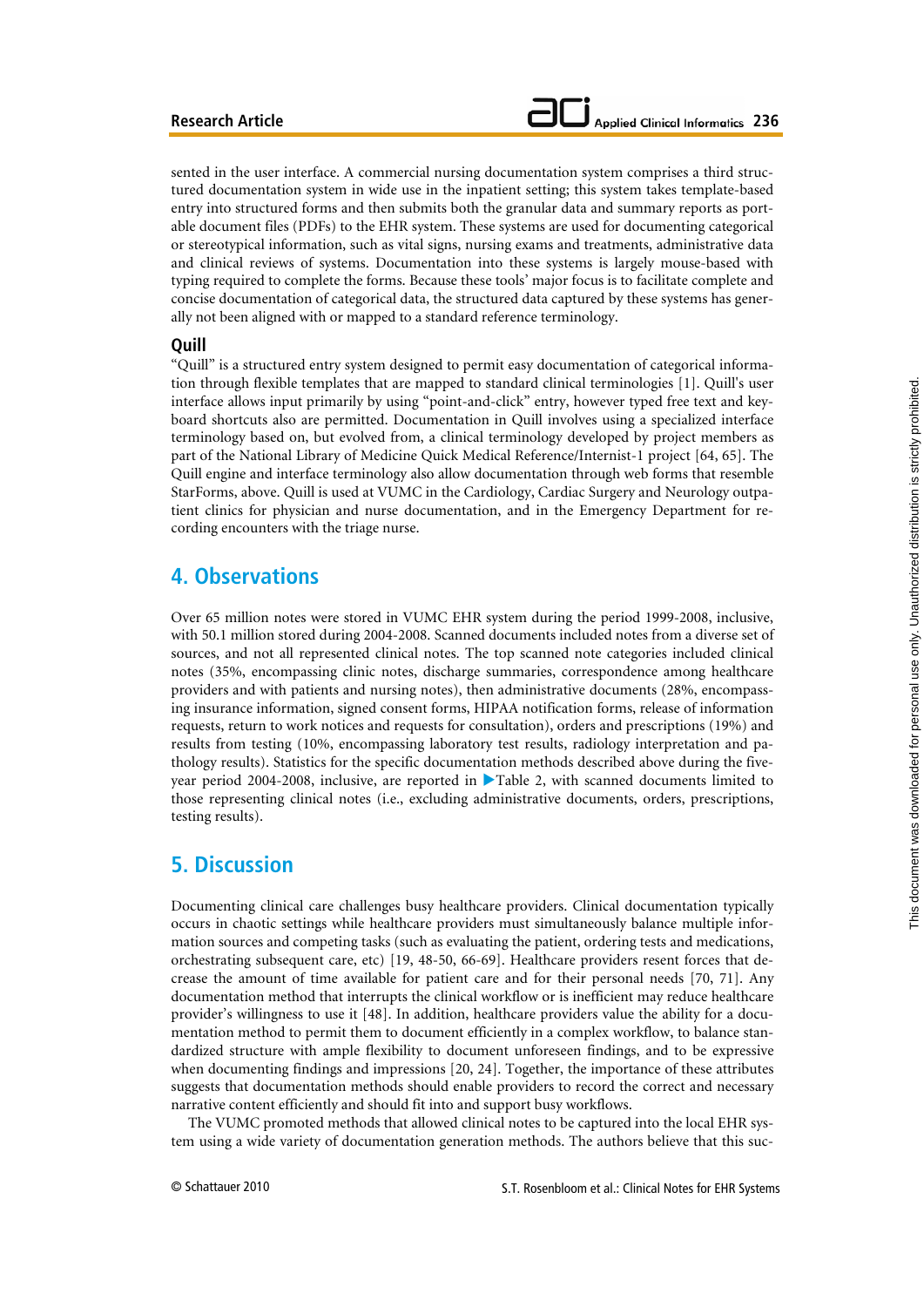cess has resulted from the combination of using an EHR system that incorporates documents meeting a fairly simple formatting requirement and the availability to local healthcare providers of a spectrum of documentation methods. Requiring that healthcare providers select from only a small number of documentation systems, or emphasizing documentation system structure over usability and workflow fit may have compromised the degree of CBD system adoption, the completeness of patient records in the EHR system and the willingness of those healthcare providers who find value in structured entry to adopt the EHR system.

The VUMC experience is consistent with Lorenzi's four "Cornerstones of Medical Informatics," [51] which state that EHR systems be able to:

- 1. represent data and knowledge so that complex relationships can be visualized;
- 2. avoid causing cognitive overload when presenting data;
- 3. use the most appropriate information technology tool for specific needs; and
- 4. integrate information tools into natural work processes.

This framework suggests that methods for clinical documentation should provide interfaces that allow users to retain their sense of how narrative and objective data interrelate, use a familiar visual layout, allow structured clinical data to come from both structured and narrative documents, and fit into a clinical workflow. While structured entry systems that allow automatic data reuse require that developers create specialized interface terminologies, human adoption of CBD systems requires an emphasis instead on narrative expressivity, efficiency, flexibility and being situated in a typical workflow [24, 48, 55]. Systems optimized to acquire structured data from healthcare providers may have user interfaces that are unfamiliar, inflexible or inefficient, and place the burden of structuring the data on a busy healthcare provider rather than leveraging specific computer programs to extract the data from the human-input clinical narrative [72].

This inclusive approach to supporting documentation in the local EHR system has conferred several benefits. First, because the system supports a variety of document types and aggregates notes using relatively simple tagging in the documents' header, the VUMC was able to extend this platform to support health information exchange in a recent project [73-75]. This exchange was able to incorporate documents created in other systems by simply applying the standard set of categorical tags to the header of each document. Second, as the VUMC explores the potential for genome- and phenome-wide association studies [79], investigators have been able to construct a "synthetic derivative" of clinical documents in the EHR system. The synthetic derivative includes all EHR system text and categorical documents, shifts and distorts dates of service and de-identifies structured data, and retains only tagged information for images (including scanned documents) [76]. Because the VUMC EHR system contains a wealth of unstructured documents, investigators developing the synthetic derivative have been able to create a rich data source for associating patient phenotypes with haplotype and genomic patterns, using both standard terminology mapping and natural language processing techniques [77, 78]. In summary, the relatively open framework for incorporating clinical documentation into the EHR system has facilitated the collection of information from a variety of disparate clinical enterprises, and has resulted in a resource that VUMC researchers are able to exploit for health information exchange and high-dimensionality data research.

The authors' experience evokes several likely workflow-based documentation scenarios. For example, a structured documentation tool may be the most appropriate for relatively simple tasks, repetitive documentation, or when addressing diagnoses common to the clinical domain using the tool. Examples may include vital sign entry, patient questionnaires, review of systems or recording vaccinations. The regularized input imposed by a structured documentation system should be well matched to the relatively fixed content, sequence and structure of such tasks. For more complex or variable tasks, such as describing a patient with a rare disease or a patient with multiple problems, a healthcare provider may require a more expressive or flexible documentation tool such as dictation or typing-intensive documentation tools. When possible, scanning should be reserved for those tasks difficult to replicate with electronic tools (such as drawing pictures), archiving data received from outside institutions, or when electronic capture tools present a significant hindrance (user, workflow, or cost barriers) to use of an EHR system.

For example, at the authors' institution, StarForms and StarFields are widely used for outpatient nursing assessments, for inpatient bedside procedure documentation and for intensive care unit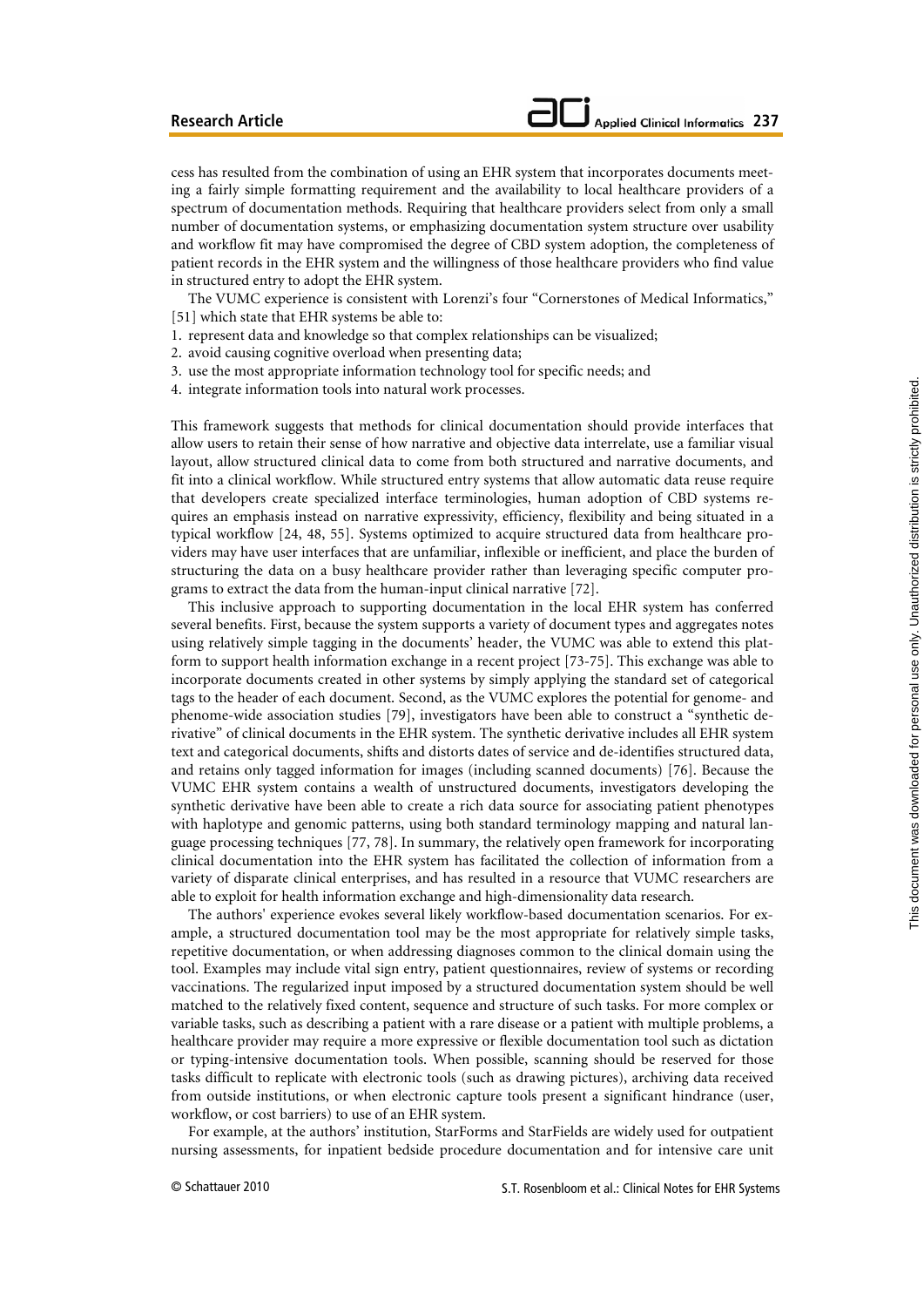progress notes. Throughout the outpatient setting, many healthcare providers document their patient clinic visit notes using StarNotes or with dictation and transcription. Documents brought in by patients or sent from outside hospitals, or written by healthcare providers on paper (such as by those who have not adopted a CBD system or in the case that the note included a drawing) are scanned in and uploaded to the EHR system. Despite these common trends in usage, there exist numerous clinical settings where different healthcare providers use different documentation methods according to personal preference and skillsets. For example, one provider may chose to write notes using StarNotes, another using StarForms and another on paper with the expectation that it will be scanned all within a single clinic.

# **6. Limitations**

The recommendation that documentation method selection be made first on the basis of clinical workflow, note content requirements and usability considerations rather than on a theoretical need for structured data is based on the success implementing that approach at the VUMC. It is possible that the observed successes in rolling out a diverse set of documentation methods were the result of other factors, such as local culture or unmeasured incentives or drivers. The degree to which the local context shaped the insights described in the manuscript are unknown and may impact whether they are locally relevant or broadly generalizable to other settings.

In addition, while the authors propose that EHR systems should be designed to incorporate clinical documents produced using any of a variety of documentation methods, they stop short of prescribing for healthcare providers a means of identifying the best documentation approach for a given task, person, or workflow. The biomedical literature lacks an evidence base that would guide specific recommendations about how to match documentation method with task, person or workflow, and so the current paper stops short of providing formal guidance on how this should be done. Developing a research program to address this gap is an important area for future research.

# **7. Conclusion**

The authors report the integration of multiple approaches for documenting clinical care into a single EHR system. Based on this and prior experiences, the authors recommend that healthcare providers be able to chose the most appropriate and usable documentation method based on clinical workflow and note content requirements, rather than be required across the board to use one particular method – such as a structured CBD system that forces categorical data entry. With the goal of choosing the best documentation approach for a given task, person, and workflow, the authors believe that healthcare providers will be best served by having available a spectrum of documentation methods during clinical practice. Individual healthcare providers may chose their documentation methods based on a balance between their comfort with the system and the content of the task they are trying to accomplish, rather than just adopting a "one-size-fits-all" documentation method. For situations where workflow and note content requirements lend themselves to relatively formulaic clinical documentation, such as with problem list entry, intake assessments and recording the review of systems or physical examination, a structured entry system may be appropriate. This approach facilitates electronic capture of clinical information, while also providing early adopters with tools that support structured entry and data aggregation, without imposing this level of complexity on the entire enterprise. With this approach, barriers to documentation tool use will be minimized.

#### **Implications of results for practitioners**

Provider acceptance of EHR systems has been hampered by the challenge of integrating structured computer-based clinical documentation. Healthcare providers and EHR system users should use the documentation method best matched to the clinical workflow and note content needs rather than emphasize structured documentation systems across the board. EHR system developers should ensure that the systems can incorporate notes generated using a variety of different documentation methods.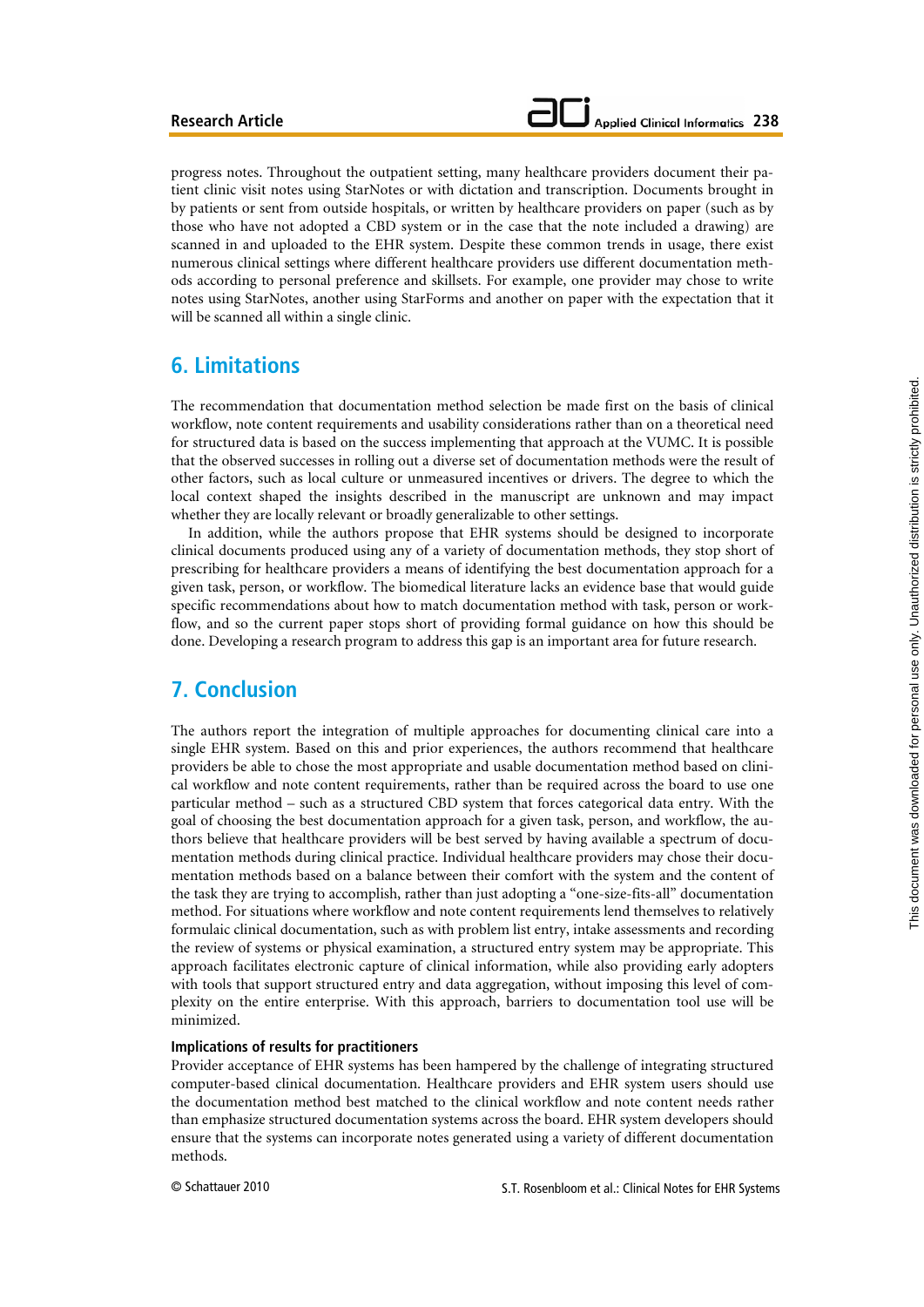## **Human Subject Research Approval**

The Vanderbilt Institutional Review Board approved this project was as being compliant with institutional and national ethical standards for research involving humans. Summary counts of notes generated by each documentation method are reported.

#### **Conflict of Interest**

The manuscript describes the electronic health record (EHR) system and computer based documentation (CBD) systems developed and deployed at the Vanderbilt Medical Center; a version of that EHR system and of some of the CBD systems have been commercialized by a third party. Authors Rosenbloom, Stead, Giuse, Lorenzi and Johnson receive periodic distributions as one-time inventors of that system. This process is tightly monitored by the Vanderbilt University Medical Center Office for Technology Transfer and by the Vanderbilt Office for Faculty Affairs.

#### **Acknowledgement**

The project was supported by a grant from the United States National Library of Medicine (Rosenbloom, 1R01LM009591-01A1).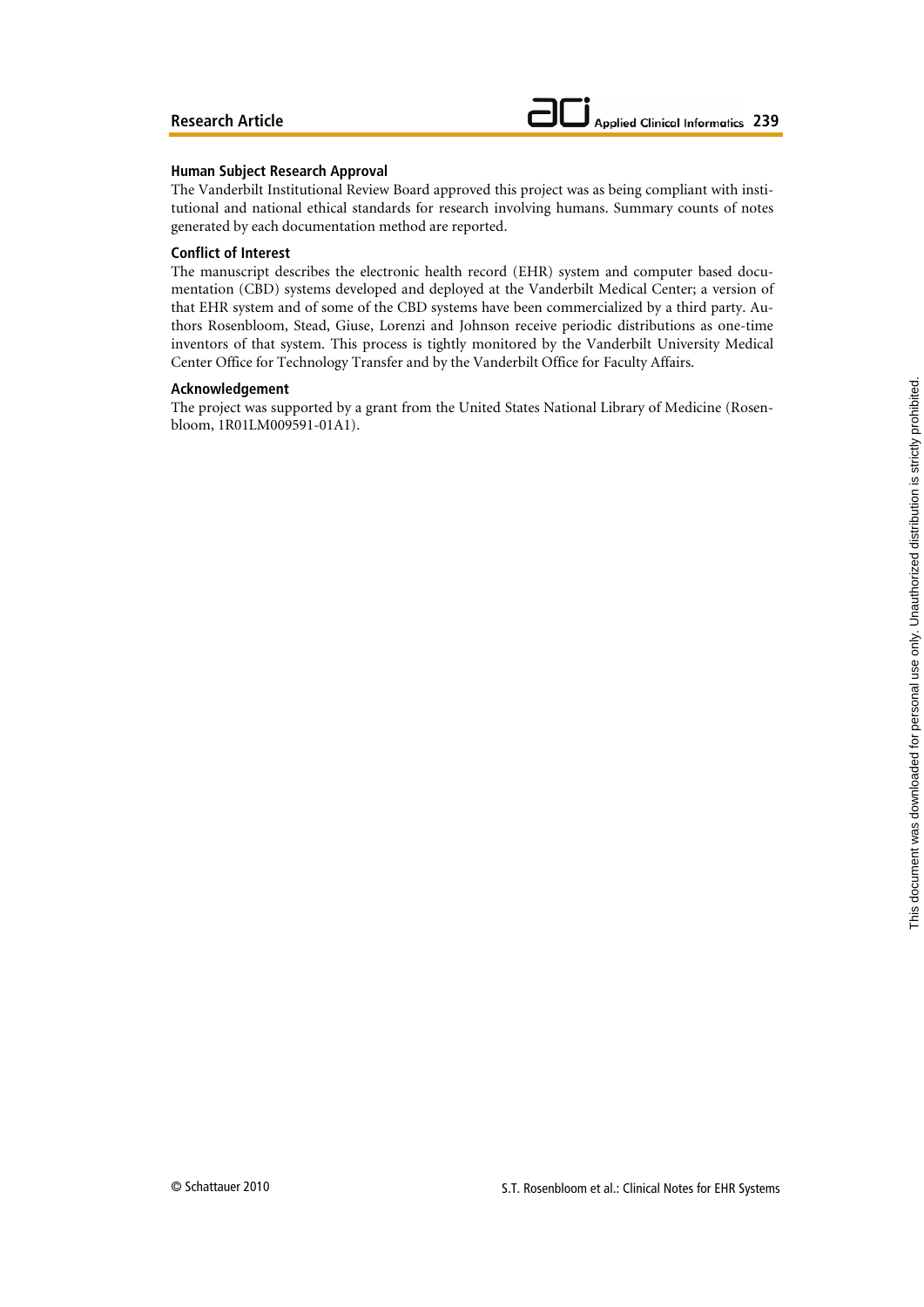**Table 1** Characteristics of the different documentation methods available at the Vanderbilt University Medical Center

| <b>Documentation</b><br><b>Method</b>       | <b>Primary Note Entry</b><br><b>Modality</b> | <b>Template Use</b><br><b>Frequency</b> | <b>Innately Produces</b><br><b>Structured Data</b> |  |  |  |  |
|---------------------------------------------|----------------------------------------------|-----------------------------------------|----------------------------------------------------|--|--|--|--|
| <b>Assisted Documentation methods</b>       |                                              |                                         |                                                    |  |  |  |  |
| <b>Scanned documents</b>                    | Variable                                     | Variably                                | <b>No</b>                                          |  |  |  |  |
| <b>Dictation</b>                            | Spoken                                       | Occasionally                            | <b>No</b>                                          |  |  |  |  |
| <b>Computer Based Documentation Methods</b> |                                              |                                         |                                                    |  |  |  |  |
| <b>Type New Document</b>                    | <b>Typing</b>                                | <b>None</b>                             | <b>No</b>                                          |  |  |  |  |
| <b>Message</b>                              | <b>Typing</b>                                | <b>None</b>                             | <b>No</b>                                          |  |  |  |  |
| <b>StarNotes</b>                            | <b>Typing</b>                                | <b>Typically</b>                        | Rarely                                             |  |  |  |  |
| <b>StarForms</b>                            | Typing, Clicking                             | Always                                  | <b>Typically</b>                                   |  |  |  |  |
| <b>StarFields</b>                           | Clicking                                     | Always                                  | <b>Typically</b>                                   |  |  |  |  |
| <b>Nursing Forms</b>                        | Typing, Clicking                             | Always                                  | <b>Typically</b>                                   |  |  |  |  |
| Quill                                       | Clicking                                     | Always                                  | <b>Typically</b>                                   |  |  |  |  |

**Table 2** Number of notes stored per year by documentation method, and total yearly patient encounters.

| <b>Documentation</b><br><b>Method</b>       | Year       |            |            |            |            |  |  |
|---------------------------------------------|------------|------------|------------|------------|------------|--|--|
|                                             | 2004       | 2005       | 2006       | 2007       | 2008       |  |  |
| <b>Assisted Documentation Methods</b>       |            |            |            |            |            |  |  |
| <b>Scanned Documents*</b>                   | 90,868     | 130,266    | 194,328    | 285,217    | 317,268    |  |  |
| <b>Dictation</b>                            | 361,652    | 434,393    | 388,176    | 341,603    | 442,123    |  |  |
| <b>Computer-Based Documentation Methods</b> |            |            |            |            |            |  |  |
| <b>Type New Document</b>                    | 95,376     | 96,318     | 149,640    | 158,676    | 233,307    |  |  |
| <b>Message</b>                              | 576,000    | $.**$      | 9,015,319  | 10,326,978 | 11,688,633 |  |  |
| <b>StarNotes</b>                            | 321,600    | 393,970    | 775,267    | 841,164    | 1,383,036  |  |  |
| <b>StarForms</b>                            | 60,650 *** | 137,469    | 363,475    | 638,482    | 1,391,693  |  |  |
| <b>StarFields</b>                           | $$ **      | 31,588***  | 410,228    | 813,656    | 1,258,933  |  |  |
| <b>Nursing Forms</b>                        | $.**$      | $3,481***$ | 407,772    | 540,447    | 469,900    |  |  |
| Quill                                       | 22,548     | 75,926     | 139,511    | 156,384    | 150,476    |  |  |
| Total*                                      | 1,528,694  | 1,303,411  | 11,843,716 | 14,102,607 | 17,335,369 |  |  |
| <b>Individual Patient Encounter Volume</b>  |            |            |            |            |            |  |  |
| Inpatient                                   | 41,068     | 45,153     | 49,257     | 51,243     | 52,348     |  |  |
| <b>Outpatient</b>                           | 1,121,907  | 1,210,937  | 1,335,825  | 1,470,656  | 1,557,088  |  |  |
| <b>Emergency</b>                            | 64,684     | 72,024     | 77,001     | 83,315     | 84,196     |  |  |
|                                             |            |            |            |            |            |  |  |

\* numbers include only scanned documents categorized as clinical notes

\*\* data unavailable for this year

\*\*\* year includes months from prior to this method's implementation

S.T. Rosenbloom et al.: Clinical Notes for EHR Systems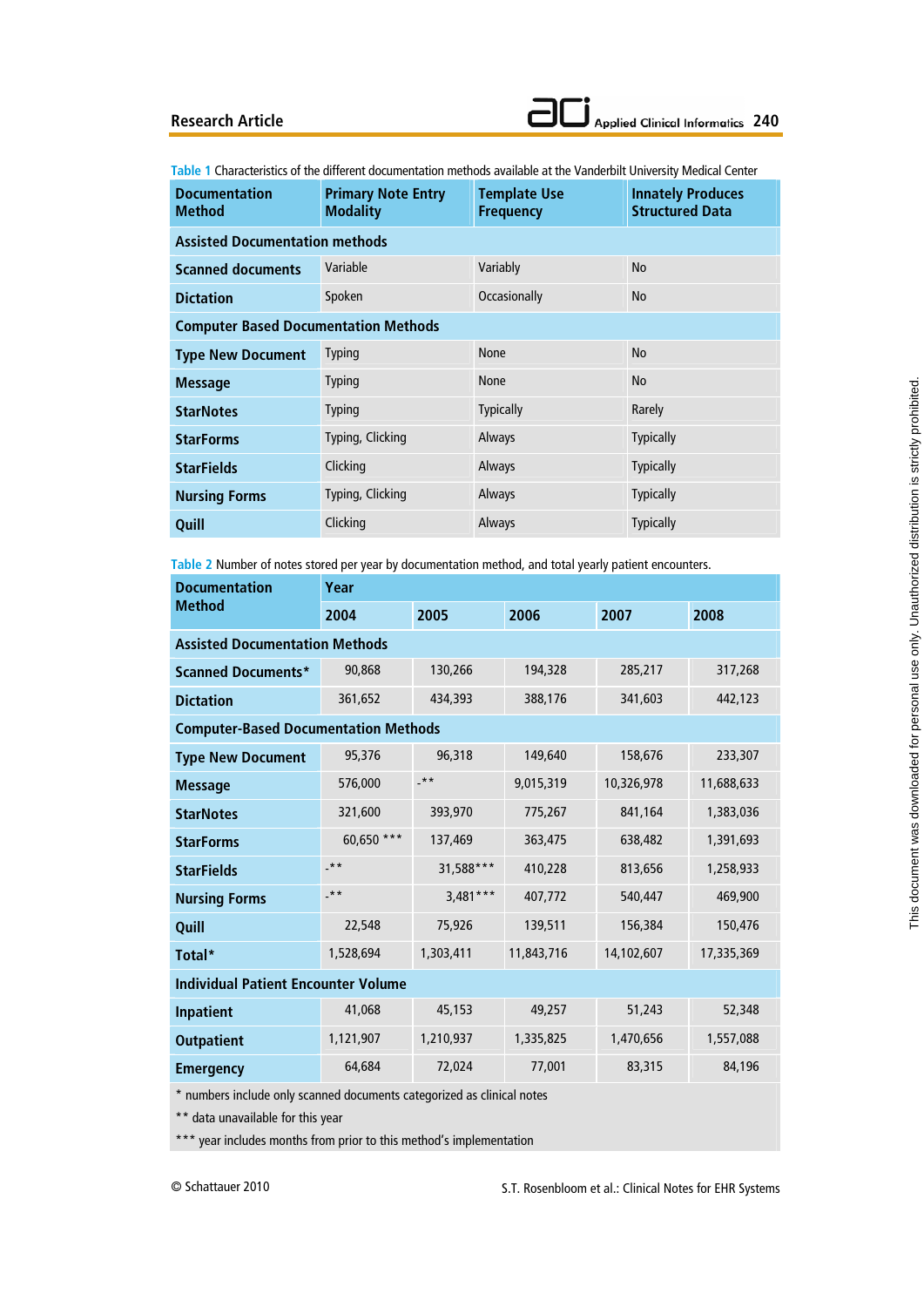# **References**

- 1. Rosenbloom ST, Kiepek W, Belletti J, Adams P, Shuxteau K, Johnson KB, et al. Generating complex clinical documents using structured entry and reporting. Medinfo 2004; 2004: 683-687.
- 2. Engle RL, Jr. The evolution, uses, and present problems of the patient's medical record as exemplified by the records of the New York Hospital from 1793 to the present. Trans Am Clin Climatol Assoc 1991; 102: 182-189.
- 3. Weed LL. Quality control and the medical record. Arch Intern Med 1971; 127(1): 101-105.
- 4. DeGowin EL, DeGowin RL. Bedside diagnostic examination. 2d ed. New York: Macmillan; 1969.
- 5. Holder AR. The importance of medical records. Jama 1974; 228(1):118-119.
- 6. Solomon DH, Schaffer JL, Katz JN, Horsky J, Burdick E, Nadler E, et al. Can history and physical examination be used as markers of quality? An analysis of the initial visit note in musculoskeletal care. Med Care 2000; 38(4): 383-391.
- 7. Hershberg PI, Goldfinger SE, Lemon FR, Fessel WJ. Medical record as index of quality of care. N Engl J Med 1972; 286(13): 725-726.
- 8. Weed LJ. The problem oriented record as a basic tool in medical education, patient care and clinical research. Ann Clin Res 1971; 3(3): 131-134.
- 9. Fessel WJ, Van Brunt EE. Assessing quality of care from the medical record. N Engl J Med 1972; 286(3): 134-138.
- 10. Murphy JG, Jacobson S. Assessing the quality of emergency care: the medical record versus patient outcome. Ann Emerg Med 1984; 13(3): 158-165.
- 11. Schnipper JL, Linder JA, Palchuk MB, Einbinder JS, Li Q, Postilnik A, et al. "Smart Forms" in an Electronic Medical Record: documentation-based clinical decision support to improve disease management. J Am Med Inform Assoc 2008; 15(4): 513-523.
- 12. Linder JA, Schnipper JL, Tsurikova R, Yu T, Volk LA, Melnikas AJ, et al. Documentation-based clinical decision support to improve antibiotic prescribing for acute respiratory infections in primary care: a cluster randomised controlled trial. Inform Prim Care 2009; 17(4): 231-240.
- 13. Wagner MM, Bankowitz RA, McNeil M, Challinor SM, Jankosky JE, Miller RA. The diagnostic importance of the history and physical examination as determined by the use of a medical decision support system. SCAMC 1989: 139-44.
- 14. Davis LS, Collen MF, Rubin L, Van Brunt EE. Computer-stored medical record. Comput Biomed Res 1968; 1(5): 452-469.
- 15. Hammond WE, Stead WW, Straube MJ, Jelovsek FR. Functional characteristics of a computerized medical record. Methods Inf Med 1980; 19(3): 157-162.
- 16. Schriger DL, Baraff LJ, Rogers WH, Cretin S. Implementation of clinical guidelines using a computer charting system. Effect on the initial care of health care workers exposed to body fluids. Jama 1997; 278(19): 1585-1590.
- 17. Schriger DL, Baraff LJ, Buller K, Shendrikar MA, Nagda S, Lin EJ, et al. Implementation of clinical guidelines via a computer charting system: effect on the care of febrile children less than three years of age. J Am Med Inform Assoc 2000; 7(2): 186-195.
- 18. Brown SH, Hardenbrook S, Herrick L, St Onge J, Bailey K, Elkin PL. Usability evaluation of the progress note construction set. Proc AMIA Symp 2001: 76-80.
- 19. Embi PJ, Yackel TR, Logan JR, Bowen JL, Cooney TG, Gorman PN. Impacts of computerized physician documentation in a teaching hospital: perceptions of faculty and resident physicians. J Am Med Inform Assoc 2004; 11(4): 300-309.
- 20. Johnson KB, Ravich WJ, Cowan JA, Jr. Brainstorming about next-generation computer-based documentation: an AMIA clinical working group survey. Int J Med Inform 2004; 73(9-10): 665-674.
- 21. Rosenbloom ST, Miller RA, Johnson KB, Elkin PL, Brown SH. Interface Terminologies: facilitating direct entry of clinical data into electronic health record systems. J Am Med Inform Assoc. 2006; M1957.
- 22. Linder JA, Schnipper JL, Tsurikova R, Melnikas AJ, Volk LA, Middleton B. Barriers to electronic health record use during patient visits. AMIA Annu Symp Proc 2006: 499-503.
- 23. Payne TH, tenBroek AE, Fletcher GS, Labuguen MC. Transition from paper to electronic inpatient physician notes. J Am Med Inform Assoc 2010; 17(1): 108-111.
- 24. Rosenbloom ST, Crow AN, Blackford JU, Johnson KB. Cognitive factors influencing perceptions of clinical documentation tools. J Biomed Inform 2007; 40(2): 106-113.
- 25. Johnson KB, Cowan J. Clictate: a computer-based documentation tool for guideline-based care. J Med Syst 2002; 26(1): 47-60.
- 26. McDonald CJ. The barriers to electronic medical record systems and how to overcome them. J Am Med Inform Assoc 1997; 4(3): 213-221.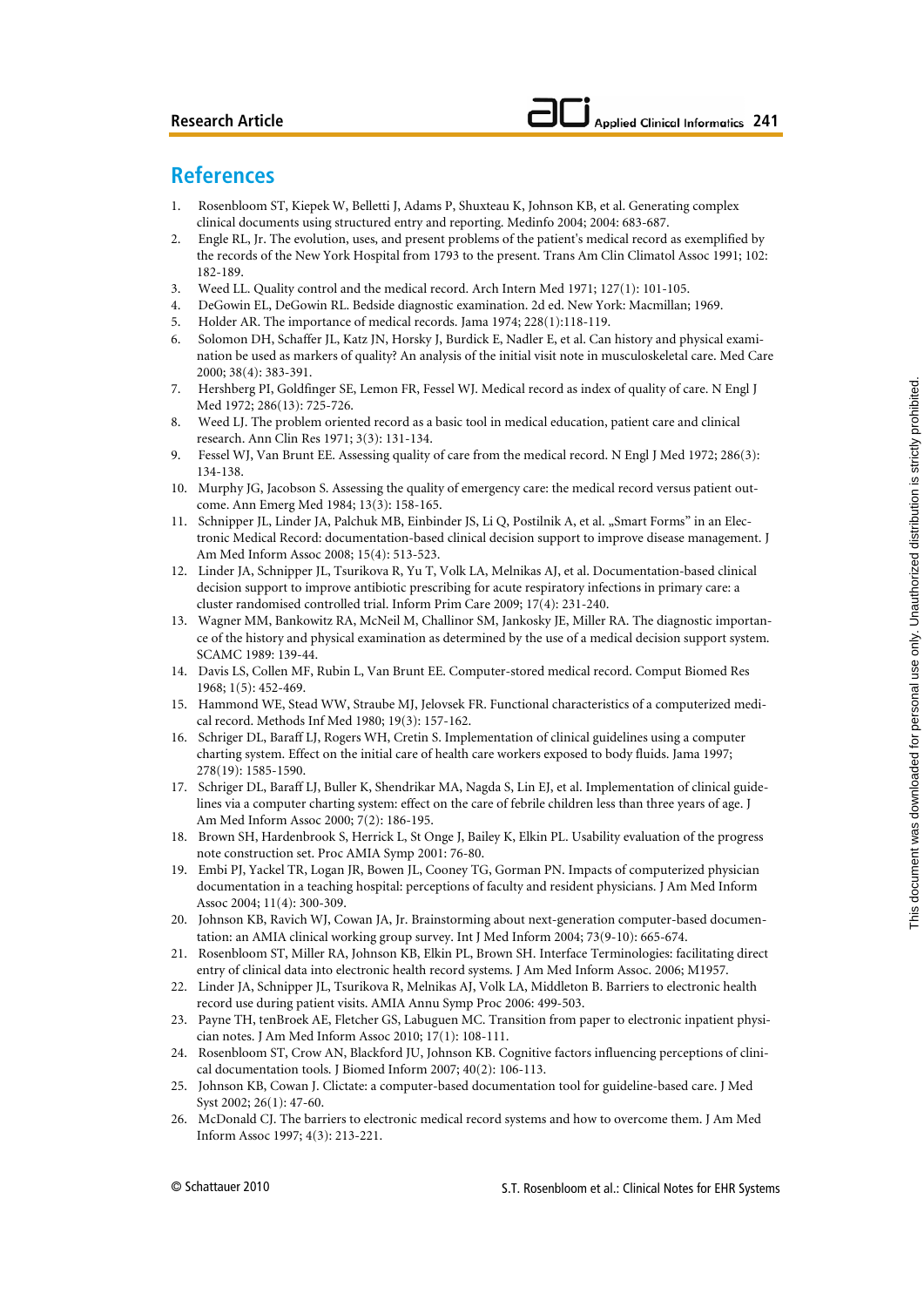- 27. Biondich PG, Overhage JM, Dexter PR, Downs SM, Lemmon L, McDonald CJ. A modern optical character recognition system in a real world clinical setting: some accuracy and feasibility observations. Proc AMIA Symp 2002: 56-60.
- 28. Shiffman RN, Liaw Y, Navedo DD, Freudigman KA. User satisfaction and frustration with a handheld, pen-based guideline implementation system for asthma. Proc AMIA Symp 1999: 940-944.
- 29. Shultz E, Rosenbloom T, Kiepek W, Fitzhenry F, Adams P, Mahuli A, et al. Quill: a novel approach to structured reporting. AMIA Annu Symp Proc 2003: 1074.
- 30. Slack WV, Hicks GP, Reed CE, Van Cura LJ. A computer-based medical-history system. N Engl J Med 1966; 274(4): 194-198.
- 31. Slack WV, Peckham BM, Van Cura LJ, Carr WF. A computer-based physical examination system. Jama 1967; 200(3): 224-228.
- 32. Stead WW, Heyman A, Thompson HK, Hammond WE. Computer-assisted interview of patients with functional headache. Arch Intern Med 1972; 129(6): 950-955.
- 33. Stead WW, Brame RG, Hammond WE, Jelovsek FR, Estes EH, Parker RT. A computerized obstetric medical record. Obstet Gynecol 1977; 49(4): 502-509.
- 34. Stead WW, Hammond WE, Estes EH. Evaluation of an audio mode of the automated medical history. Methods Inf Med 1977; 16(1): 20-23.
- 35. Hammond WE. How the past teaches the future: ACMI distinguished lecture. J Am Med Inform Assoc 2001; 8(3): 222-234.
- 36. Ledley RS. Computer aids to medical diagnosis. Jama 1966; 196(11): 933-943.
- 37. Barnett GO. COSTAR, a computer-based medical information system for ambulatory care. Proc IEEE 1979; 67: 1226-1237.
- 38. Stratmann WC, Goldberg AS, Haugh LD. The utility for audit of manual and computerized problemoriented medical record systems. Health Serv Res 1982; 17(1): 5-26.
- 39. Bruce B, Fries JF. The Stanford Health Assessment Questionnaire: a review of its history, issues, progress, and documentation. J Rheumatol 2003; 30(1): 167-178.
- 40. CORI: Clinical Outcomes Research Initiative Publications List. [8-10-1999; cited]; http://cori.ohsu.edu/cgi-bin/cori\_body.cgi?publications].
- 41. CORI: Clinical Outcomes Research Initiative. [8-10-1999; cited]; http://www.cori.org].
- 42. Wirtschafter DD, Scalise M, Henke C, Gams RA. Do information systems improve the quality of clinical research? Results of a randomized trial in a cooperative multi-institutional cancer group. Comput Biomed Res 1981; 14(1): 78-90.
- 43. Shortliffe EH. Update on ONCOCIN: a chemotherapy advisor for clinical oncology. Med Inform (Lond). 1986; 11(1): 19-21.
- 44. Musen MA, Carlson RW, Fagan LM, Deresinski SC, Shortliffe EH. T-HELPER: automated support for community-based clinical research. Proc Annu Symp Comput Appl Med Care 1992: 719-723.
- 45. Brown SH, Lincoln MJ, Groen PJ, Kolodner RM. VistA U.S. Department of Veterans Affairs nationalscale HIS. Int J Med Inf 2003; 69(2-3): 135-156.
- 46. Johnson SB, Bakken S, Dine D, Hyun S, Mendonca E, Morrison F, et al. An electronic health record based on structured narrative. J Am Med Inform Assoc 2008; 15(1): 54-64.
- 47. Bleeker SE, Derksen-Lubsen G, van Ginneken AM, van der Lei J, Moll HA. Structured data entry for narrative data in a broad specialty: patient history and physical examination in pediatrics. BMC Med Inform Decis Mak 2006; 6: 29.
- 48. Ash JS, Bates DW. Factors and forces affecting EHR system adoption: report of a 2004 ACMI discussion. J Am Med Inform Assoc 2005; 12(1): 8-12.
- 49. Ash JS, Berg M, Coiera E. Some unintended consequences of information technology in health care: The nature of patient care informations system related errors. J Am Med Inform Assoc 2004; 11(2): 104–112.
- 50. Stead WW, Miller RA, Musen MA, Hersh WR. Integration and beyond: linking information from disparate sources and into workflow. J Am Med Inform Assoc 2000; 7(2): 135-145.
- 51. Lorenzi NM. The cornerstones of medical informatics. J Am Med Inform Assoc 2000; 7(2): 204-205.
- 52. Giuse DA, Mickish A. Increasing the availability of the computerized patient record. Proc AMIA Annu Fall Symp 1996: 633-637.
- 53. Stead WW. Rethinking electronic health records to better achieve quality and safety goals. Annu Rev Med 2007; 58: 35-47.
- 54. Geissbuhler A, Miller RA. A new approach to the implementation of direct care-provider order entry. Proc AMIA Annu Fall Symp 1996: 689-693.
- 55. Rosenbloom ST, Grande J, Geissbuhler A, Miller RA. Experience in implementing inpatient clinical note capture via a provider order entry system. J Am Med Inform Assoc 2004; 11(4): 310-315.
- 56. Chin HL, Krall M. Implementation of a comprehensive computer-based patient record system in Kaiser Permanente's Northwest Region. MD Comput 1997; 14(1): 41-45.